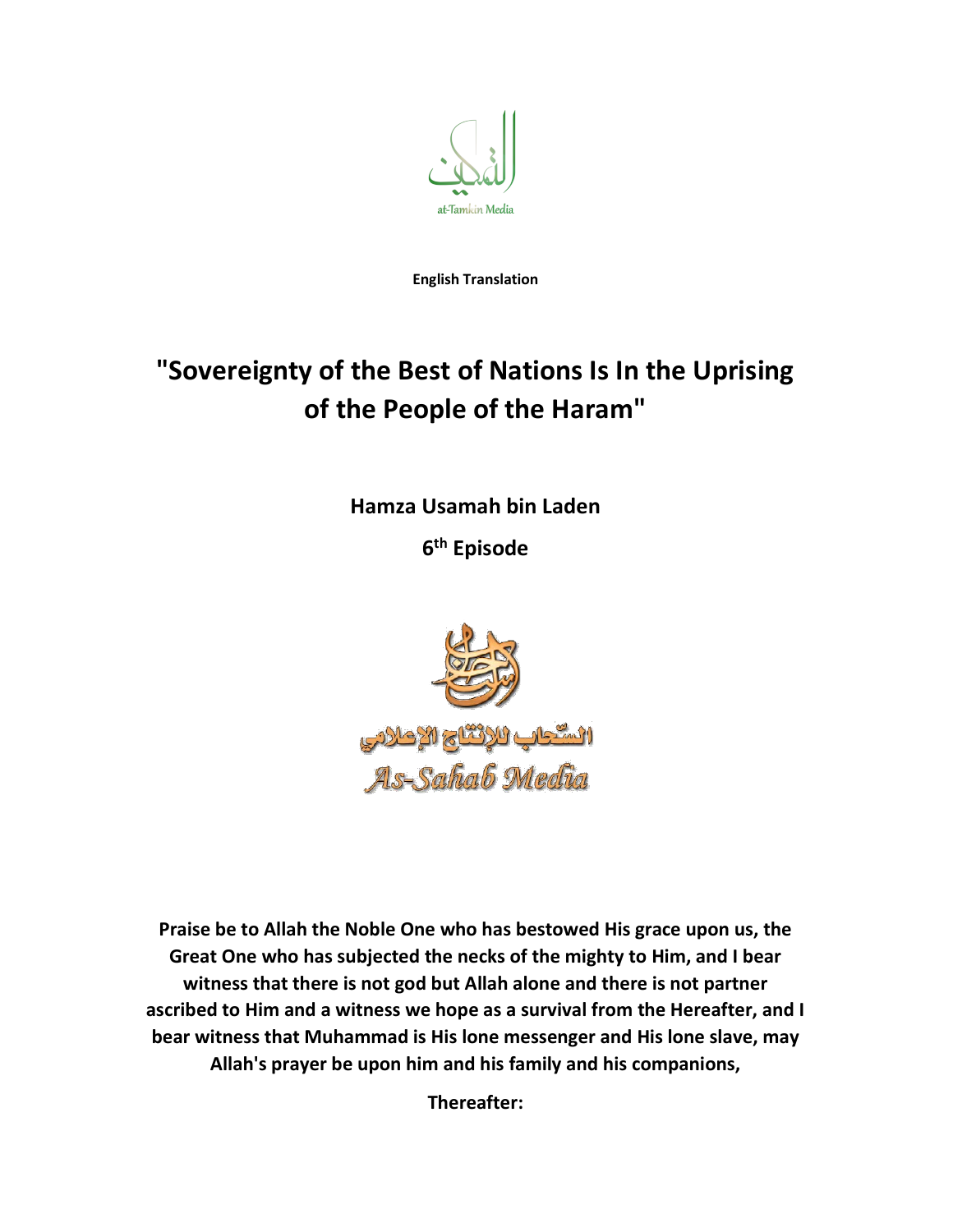To our Muslim brothers everywhere, and to our people in the Land of the Two Holy Places, may Allah's prayer and peace be upon you

This is the sixth episode from the episodes: "Sovereignty of the Best of Nations Is In the Uprising of the People of the Haram," which incites in them our dear people in the Arabian Peninsula on rising up against the criminal tyrants and rulers of the country, and strip them of the its fictions, and which incites them to liberate the place of revelation from the Crusaders, and protect the Two Holy Mosque from the Safavids, and establish a complete and rightly-guided Islamic system, and spread justice, and simplify the Shura, and revive the jihad for the sake of Allah, and redistribute the riches of the country among the poor and the needy and the deserving, so that the sons of the country can live honorably and in strength in the shade of the Shariah of the Lords of the Worlds.

We had mentioned in the previous episodes that the change in the Land of the Two Holy Places would benefit the entire Ummah, Allah permitting, and that this change would be a main reason in the return of the Islamic Ummah to its glory and its luster and its sovereignty.

And we pointed out the danger of the creeping Rafidha extension toward the Two Holy Places, from the outside on several fronts and from the inside as well, versus the shameful inability of as Sa'ud in confronting them, but rather in confronting one group of them, then we concluded that as Sa'ud and his army was not eligible to defend the Two Holy Mosques.

It is incumbent upon our people in the Arabian Peninsula to prepare the equipment and materials, and prepare to protect the Two Holy Mosques from the Rafidhah Safavid (Shi'a), and to support their mujahidin brothers in Yemen the Land of Faith and Wisdom with money and men; Oh Muslim merchants.. this is a chance for he who wants to obtain the honour of preparing an army to protect the Two Holy Mosques, and oh young Muslims, go forth lightly and heavily to your mujahidin brothers in Yemen the Land of Faith, to prepare the equipment and gain the necessary experience from them, and they are a people of virtue, and a people of faith and wisdom, and loyalty and help, may Allah consider them such.

We also discussed in the previous episodes: about Abd al Aziz bin Sa'ud of the Third Saudi State, and its master and its misguided guider, and we clarified his relationship with the Ottoman State, which betrayed us and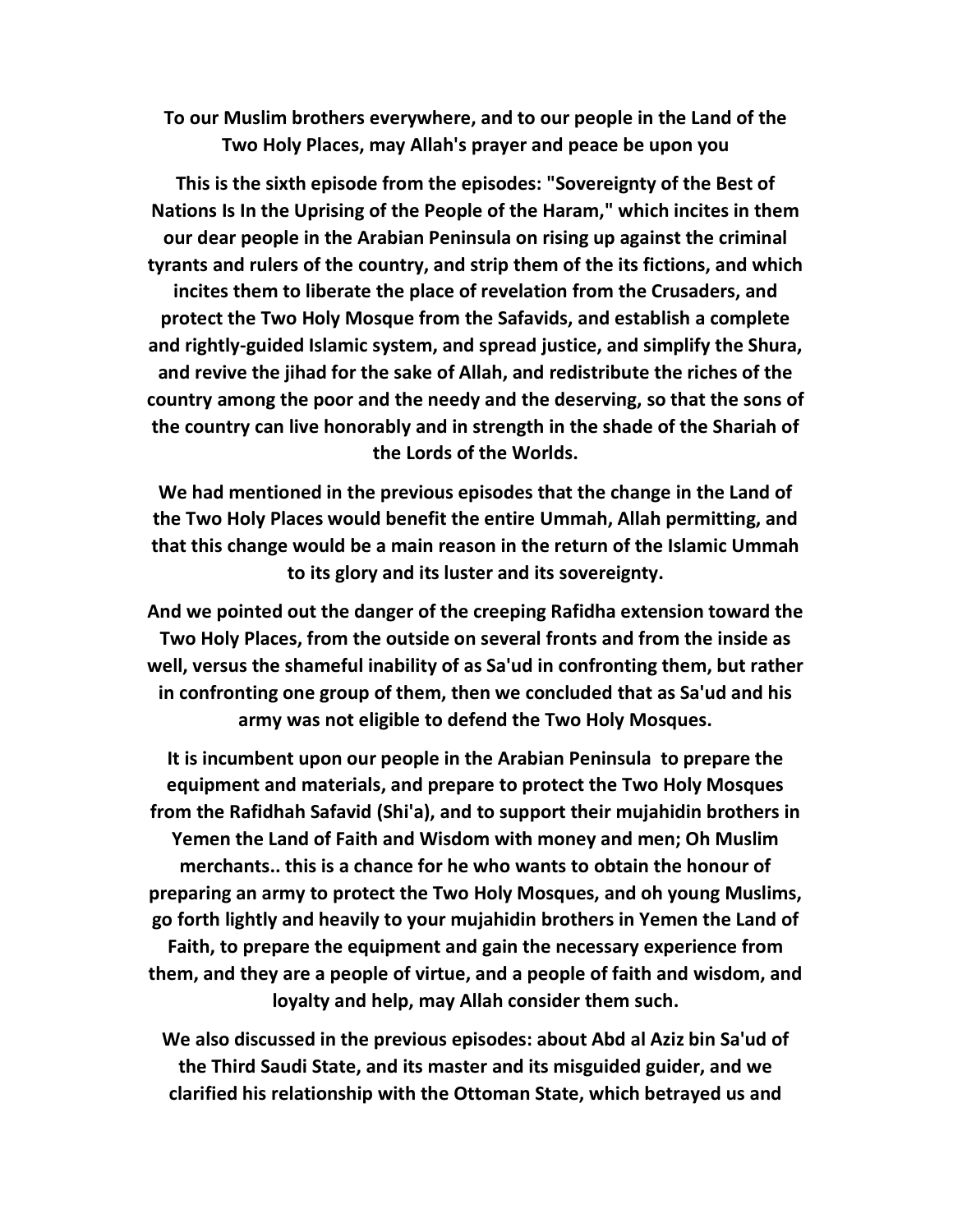broke its pledge of loyalty with us and fought it, and we mentioned his close relationship with Britain which he loved and said that it would not leave his mind until the Hour of Resurrection, then we discussed his relationship with the Muslim Brotherhood and its betrayal of them after its role was finished, and we mentioned his betrayal of the Palestinian Issue, and is acceptance of

a State for the Jews on Palestinian land, and his standing in the face of Palestinian revolutions and aborting it, and we clarified also his excessive compassion on the Jews, and his harsh cruelty upon our people, the people of Palestine.

And today, by the will of Allah, our discussion is about the relationship of Abd al Aziz bin Sa'ud with America..

After all the close relationships, and the agreements which were between him and between Britain, this loyalty transformed from Britain to America with the end of the Second World War, after the British star faded, and the American star appeared in its place – and which is now on its path to decline by the grace of Allah, glorified and exalted is He, because of the strikes of the mujahidin – and the documents in this regard confirm a truth of this relationship; and in the famous meeting between Abd al Aziz and the American President Roosevelt and who was in Rabi'I al Awwal on the year 1364 H, corresponding to 14 February 1945, and who on the back of the American cruiser Quincy, Abd al Aziz and Roosevelt agreed to establish a relationship of dependence of the Saudi regime to America and transfer of allegiance of as Sa'ud from Britain to America.

In America State Department documents two reports of this interview were written by American delegate to the House of as Sa'ud William Eide, in which he mentions in one of them: "A very cordial relationship was established [between the two parties]. The King spoke as if he were the twin brother of the President for years in charge of the Presidency of the State … and when Roosevelt gifted to Abd al Aziz a wheelchair, Abd al Aziz said with all gratitude that he would use it every day and I remember with all love the donator of the gift, my great good friend."

William Eide continues in his report and says: "Verily Ibn Sa'ud told him a number of times: "I did not meet anyone equal to the President in terms of his personality, and his wisdom, and his gentleness."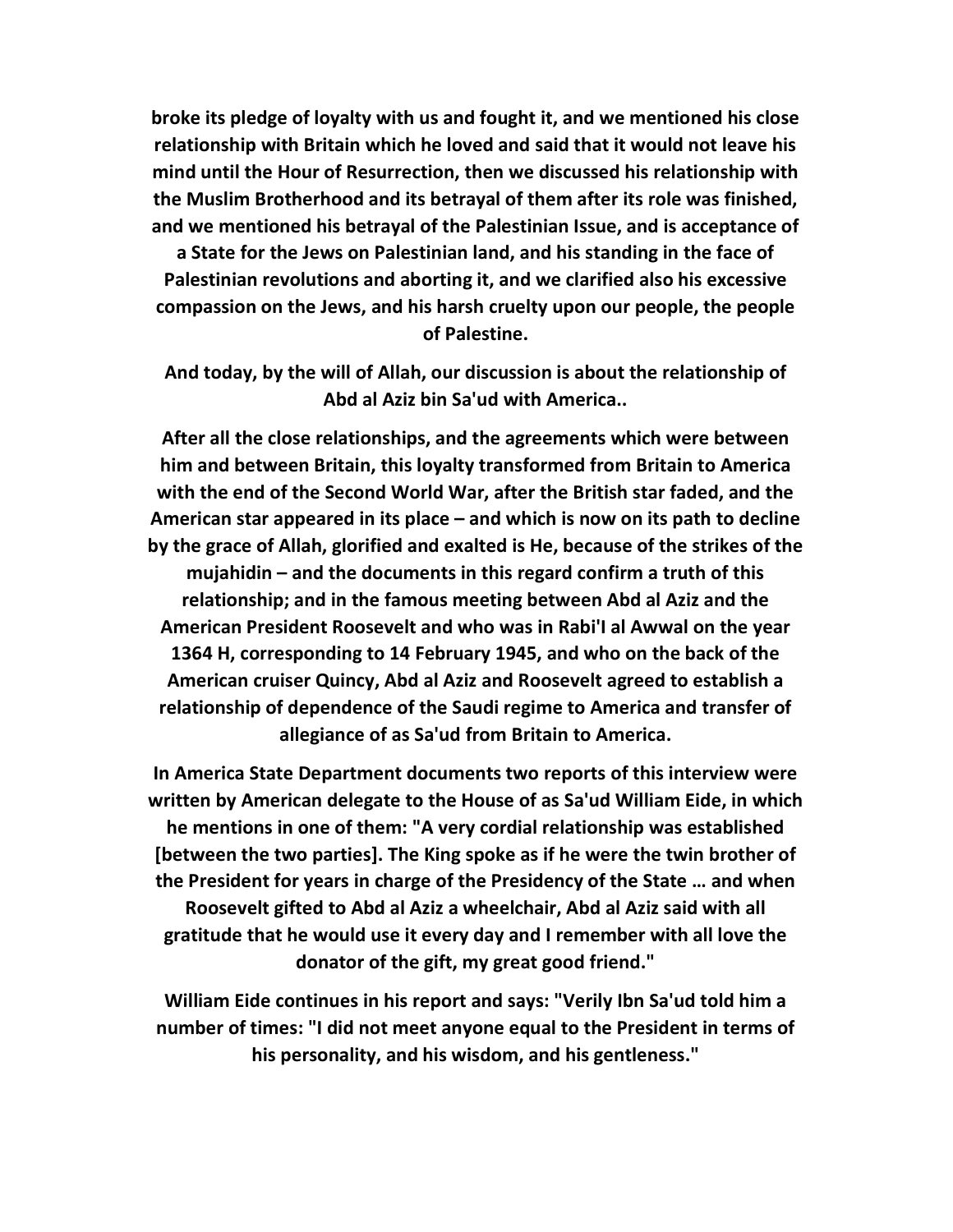Also Abd al Aziz said to the Hafiz Sheikh: "Verily the most important event in my life is my meeting with President Roosevelt."

The meeting of Abd al Aziz with Roosevelt was not ordinary but rather was a dangerous and fateful meeting that dragged the Islamic Ummah into calamities and disasters; which resulted in the establishment of stronger relationships with America at the expense of Britain, and Ibn Sa'ud agreed to allow American ships, and in using ports of the Land of the Two Holy Places as a large American air base, and became a region for the American army for a period of five years, then returned after that to as Sa'ud with all the facilities built in it.

This was a dangerous step, the first beginning of the military crusader presence in the Land of the Two Holy Places since the dispatch within it of our prophet Muhammad, may Allah's prayers and peace be upon him, and Abd al Aziz was named as the Abu Rigal of the past century, the greatest traitor who has his name tied with this great treason.

Thus, Roosevelt and Ibn Sa'ud established the foundations of a Saudi-American relationship, which continues to this day, and which has caused the occupation of the Land of the Two Holy Places, and the entry of it by army units and battalions, and which participated in the killing of hundreds of thousands of Muslims in the region, and the wealth of the Islamic Ummah were looted; wealth whose numbers are astronomical and are not able to be counted except by Allah, glorified and exalted is He, and the reason for that is that Abd al Aziz as Sa'ud, who made this year bad for his children, and his grandchildren after him, and I wish for him a shameful history.

And what has preceded in this series? It is clear to us that three major powers of the world has existed during his era, and that he worked with them as follows:

As for the first: it is the Ottoman State, which betrayed it, and he broke his allegiance to it, and fought it.

As for the second: it is the Crusader British Empire, and he allied with it and loved it and ceded it for Palestine.

As for the third: it is the Crusader American Empire, and he allowed it to occupy the Land of the Two Holy Places.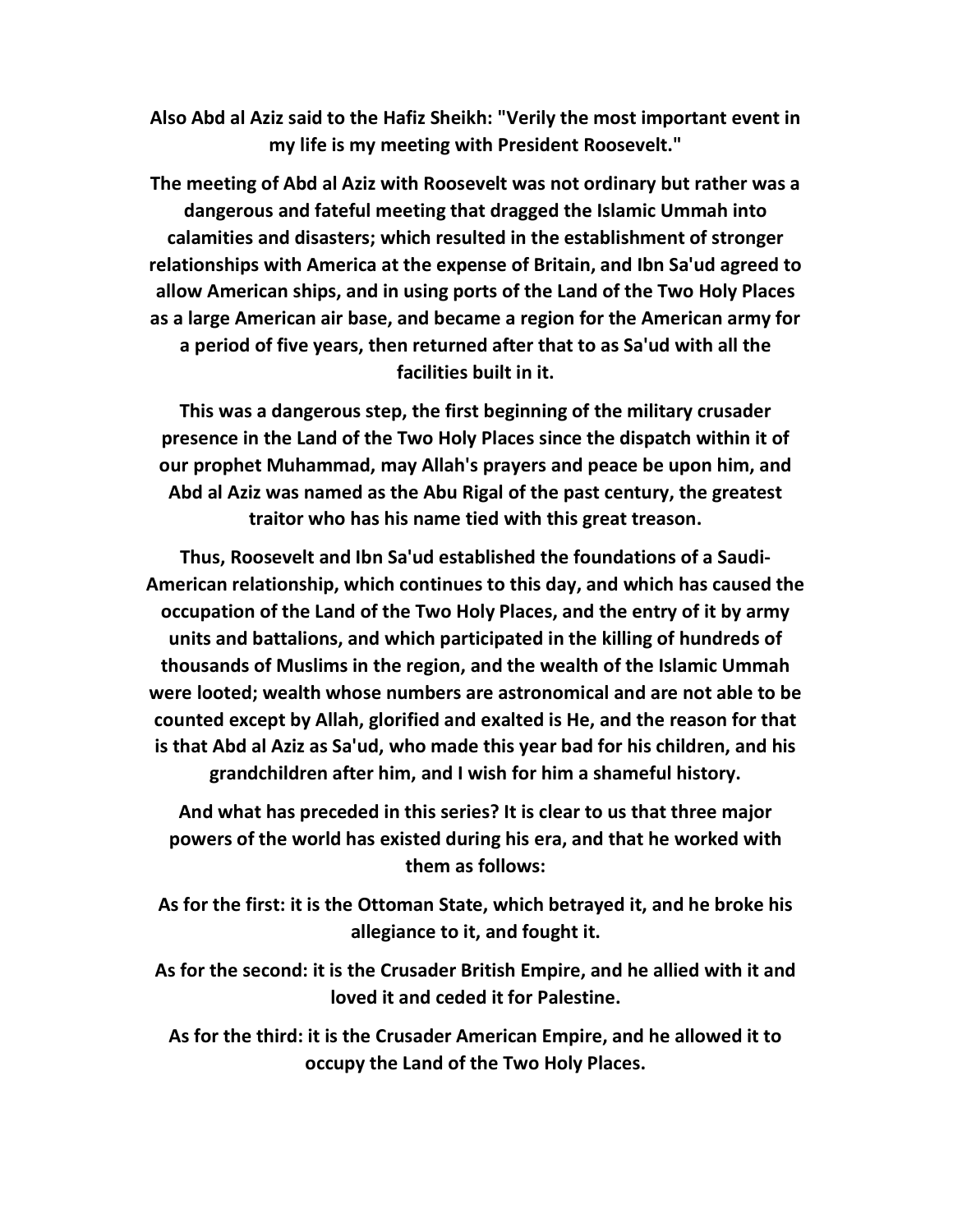Abd al Aziz became a traitor of the Ottoman State, and conceded Palestine, and agreed with the occupation of the Land of Two Holy Places, and the seller of the three mosques to the Crusaders, and we seek refuge in Allah.

Is this the founder of the State of Tawhid??

In conclusion: Abd al Aziz bin Sa'ud was the supreme leader of the ruling family, he betrayed Islam and the Muslims with unprecedented treachery, with allowing the first crusader military force to enter the Land of the Two Holy Places, and he conceded Palestine and Masjid al Aqsa, and fought the Ottoman State, and servient to the British Empire, then America, and loved them both an said about the second President? The disbelieving Crusader Roosevelt? That he is a twin brother, and a good friend, and had never met anyone like him in his life, and to have met him was one of the most important events in his life.

His sons and grandchildren still walk on the same path as their father.

And if the head of the house is a scorpion \*\*\* the people of the house dance and drum

And in conclusion/ I urge myself and the Muslims in the Land of the Two Holy Places especially with the following saying:

The messenger of Allah gave us lessons of the eternal faith

Of the infidels how many suffered and were not weakened

And to faith of supporters they suffered as he suffered

On the wood they have carried what they have done to us

For this religion has arisen the redemption of Islam killed us

They did not fear the fever of the tyrants and the Sultan was not pleased by them

Today we are not satisfied with changing the religion of scales We obey Allah and we do not disobey and if kill then we bring glad tidings The era of the disbelief is over and today victory has come true